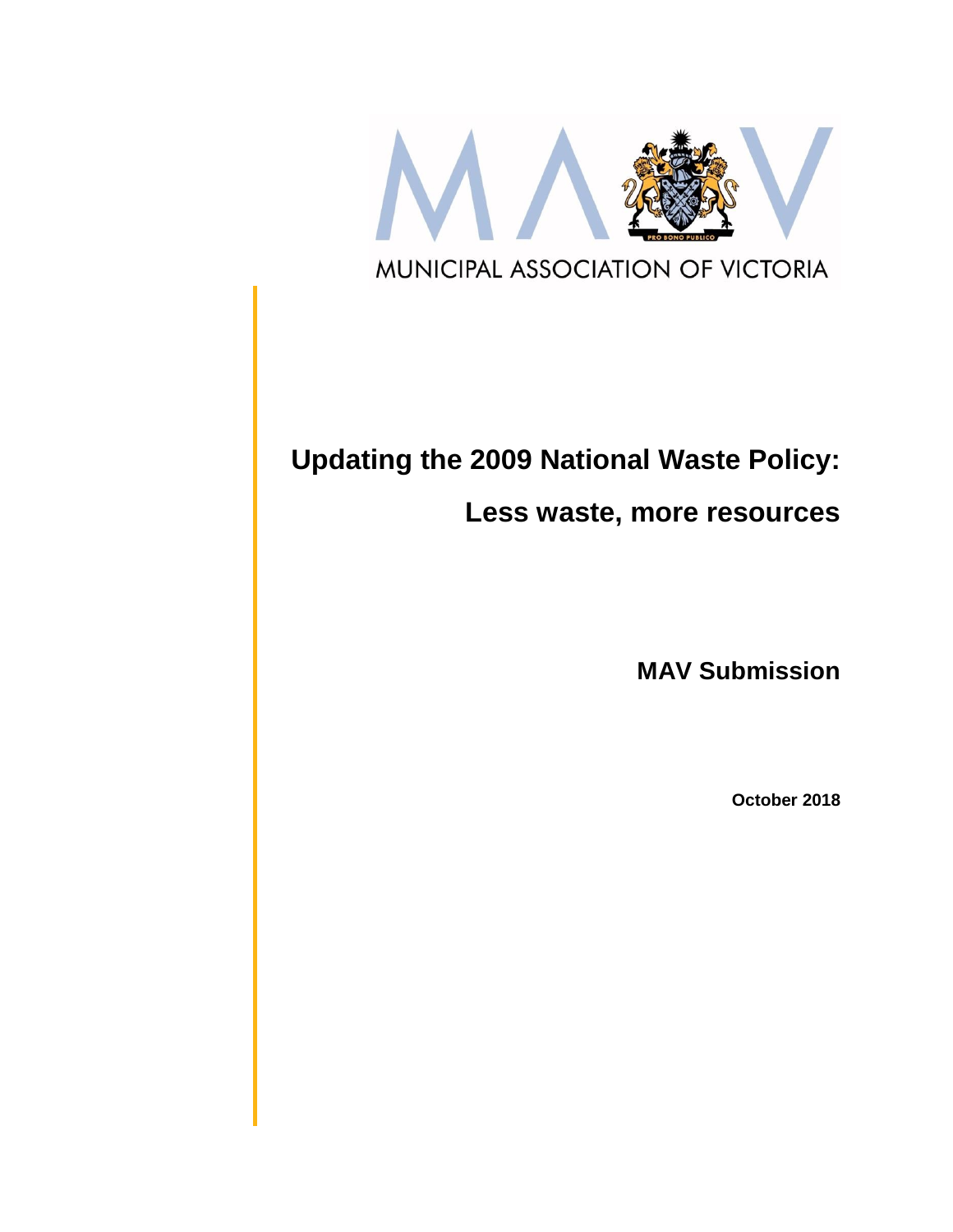

#### *© Copyright Municipal Association of Victoria, 2018.*

*The Municipal Association of Victoria (MAV) is the owner of the copyright in the publication MAV Submission - Updating the 2009 NWP.* 

*No part of this publication may be reproduced, stored or transmitted in any form or by any means without the prior permission in writing from the Municipal Association of Victoria.* 

*The MAV does not guarantee the accuracy of this document's contents if retrieved from sources other than its official websites or directly from a MAV employee.*

*The MAV can provide this publication in an alternative format upon request, including large print, Braille and audio.*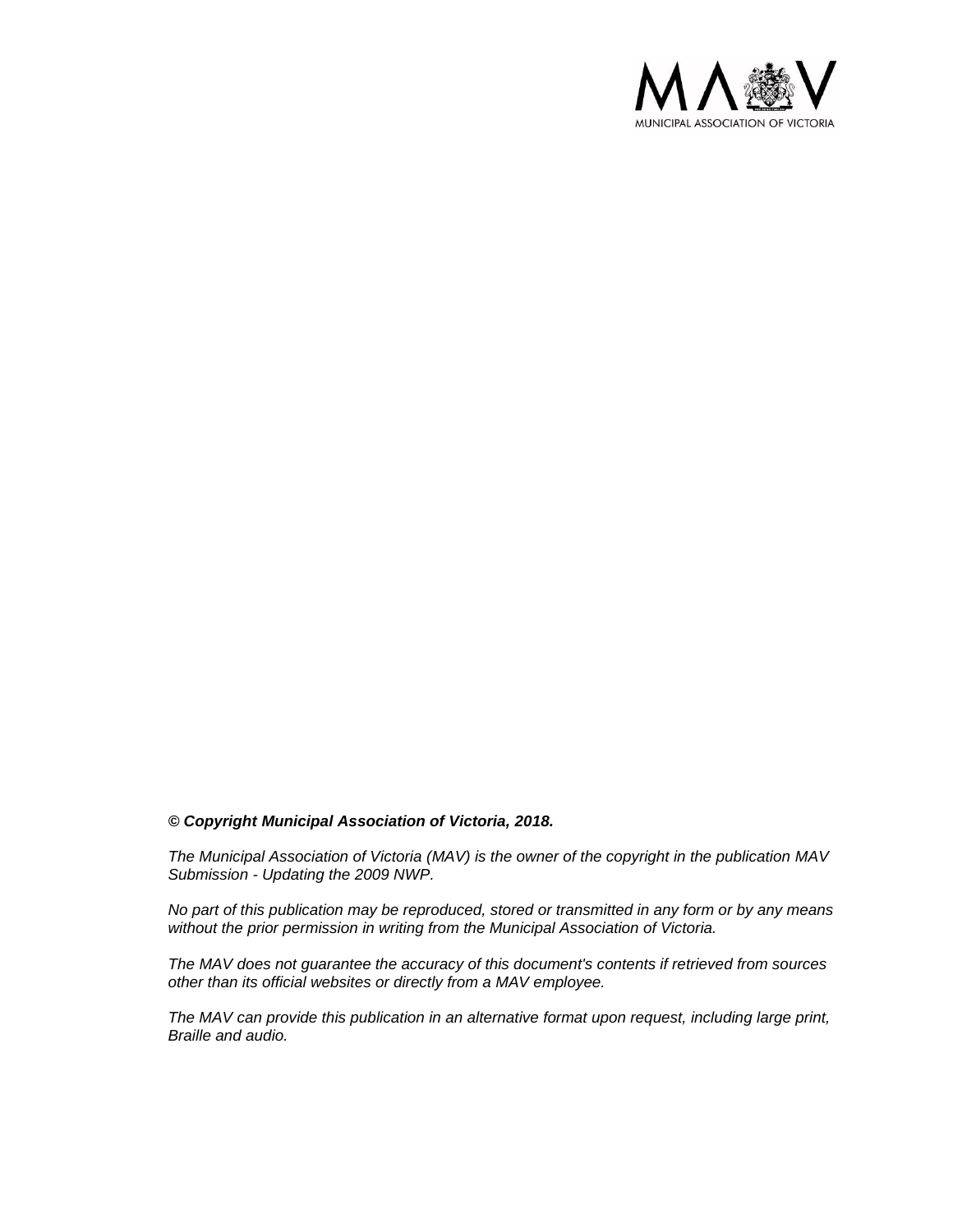

#### Table of contents

| Principle 3: Increase use of recycled material and build demand and markets for recycled     |  |
|----------------------------------------------------------------------------------------------|--|
| Principle 4: Better manage material flows to benefit human health, the environment and the   |  |
| Principle 5: Improve information to support innovation, guide investment and enable informed |  |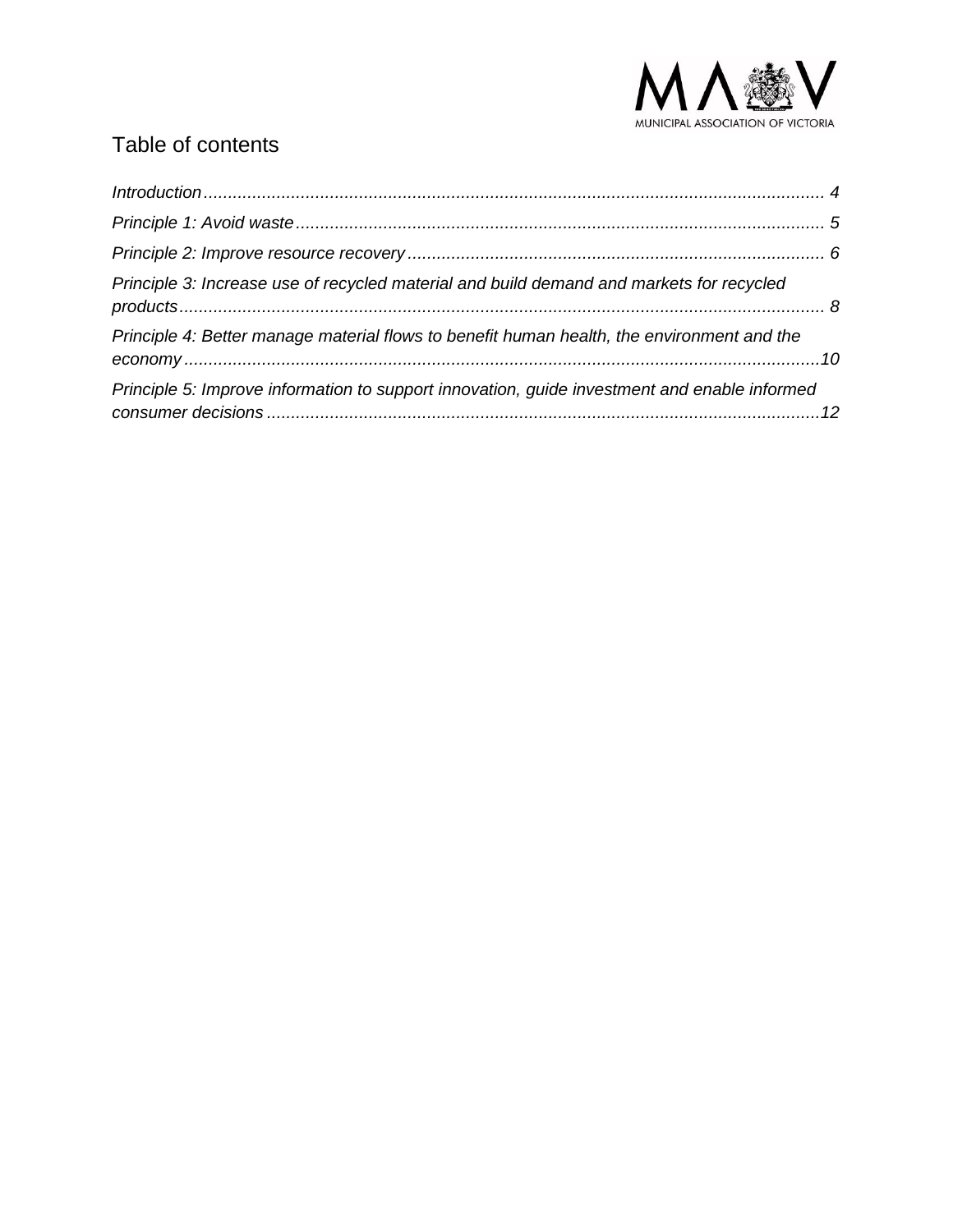#### <span id="page-3-0"></span>**Introduction**

The Municipal Association of Victoria (MAV) welcomes the opportunity to provide a response to the `*Updating the 2009 National Waste Policy: Less waste, more resources'* discussion paper. The MAV is the peak body for local government in Victoria. Formed in 1879, we have a long and proud history of supporting councils to provide good government to their communities.

As acknowledged in the discussion paper, local government plays a critical role in our waste and resource recovery system and should be considered a key stakeholder for this review.

Recent events, including China's implementation of its National Sword Policy and growing media interest in waste management practices, have highlighted the challenges involved in dealing with the many million tonnes of waste generated in Australia each year. Significant change is needed to improve the efficiency and sustainability of our waste and resource recovery system. National leadership, cooperation and investment in waste and resource recovery is critical to achieve systemic, lasting change.

The MAV supports and applauds the decision to update the National Waste Policy and to include targets for waste reduction, improved resource recovery, use of recycled content, phasing out of problematic plastics, reduced organic waste to landfill and enhanced data. It concerns us, however, that the detail regarding the why, how and who of these targets is largely missing from the discussion paper. It's also highly problematic that pending the release of the 2018 National Waste Report later in the year, targets and actions are being considered and consulted on without shared knowledge of current baselines and trends.

The discussion paper is silent on whether further consultation with key stakeholders, including local government, will occur to develop an implementation plan for the various strategies identified in the discussion paper. This would be an important next step, so all stakeholders can understand and provide feedback on the implications of any proposed role allocation. Victorian councils operate in a rate-capped environment and are therefore constrained in their ability to fund or support new or changed responsibilities.

It is our hope that this review, together with the review of the *Product Stewardship Act*, will genuinely help transition Australia to a circular economy where waste avoidance is prioritised. It's unacceptable that our current waste and resource recovery system provides little or no incentive for designers, manufacturers, importers, distributors and consumers of products to take responsibility for the environmental impacts of products throughout their lifecycle, from design to disposal. This is not fair and certainly does not accord with the polluter-pays principle.

For too long waste has been thought of as a local government problem when it is the federal government, industry and business that hold the most power to drive the necessary systemic change. Upstream solutions are long overdue, and we again call on the federal government to set Australia on track to achieving a more sustainable and environmentally responsible waste and resource recovery system.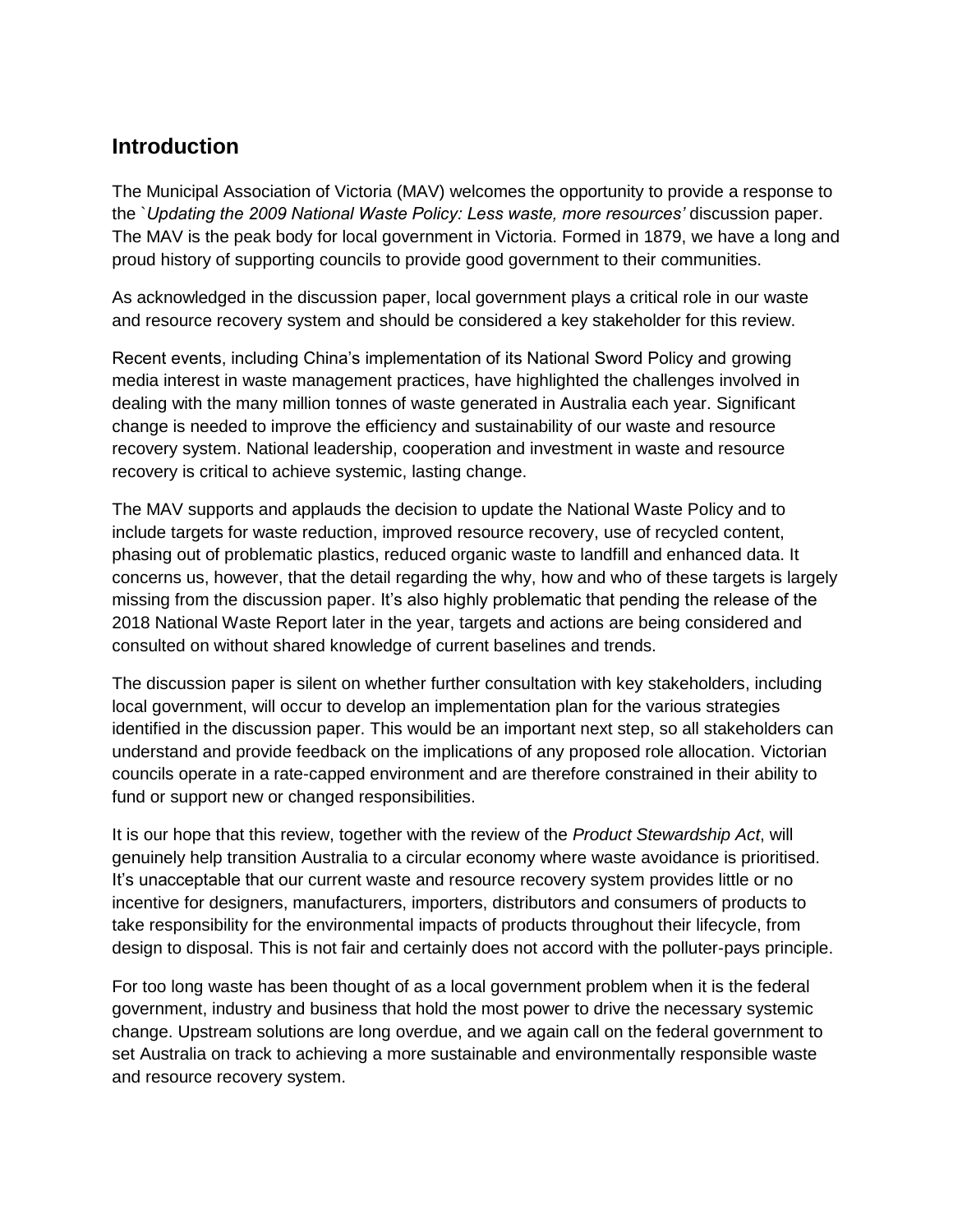

#### <span id="page-4-0"></span>**Principle 1: Avoid waste**

The discussion paper proposes a national target to reduce total waste generated in Australia per capita by 10 per cent by 2030. The baseline for this target will be determined by data presented in the 2018 National Waste Report to be published later this year.

The paper states that in the last 10 years Australians have reduced the total amount of waste we generate by 3 per cent per capita. We note, however, that this only holds true if you include fly ash, a waste from coal-fired power plants, in the total amount of waste generated. The 2016 Australian National Waste Report clearly notes that if you exclude fly ash, waste generation in Australia per capita increased by almost 1 per cent each year over the same 10-year period.

As supporters of the waste hierarchy we consider waste avoidance to be a priority area of focus and therefore we welcome inclusion of a target for waste reduction. In the absence of an explanation as to why 10 per cent was chosen, how it will be achieved, and what baseline will be used, however, it's difficult to determine whether we agree with the target.

Considering Australia's population growth projections, we are concerned that a 10 per cent reduction per capita does not go far enough and essentially endorses an increase in waste generation overall. According to the Australian Bureau of Statistics, over the past decade our national population grew by 17.9 per cent. With Victoria's rate of growth currently exceeding all other states and territories (2.2 per cent for the year ending 31 March 2018, compared with a national average of 1.6 per cent), Victorian councils and the Victorian public have good reason to question what the implications of only achieving a 10 per cent reduction would be.

We consider a reduced waste generation target preferable to a reduced waste to landfill target as the latter does not address waste avoidance and risks a cultural shift towards increased consumerism with greater reliance on alternative waste treatments such as waste to energy.

It is concerning that the paper fails to mention climate change or greenhouse emissions and acknowledge how reduced waste generation could contribute to Australia's emissions reduction target. The MAV recognises that we are in a state of climate emergency that requires urgent action by all levels of government. Reducing consumption and waste, and managing waste better, are important elements of the response to the climate emergency not least because of the potential to reduce our production and transport emissions.

The discussion paper identifies three strategies and several possible interim milestones to help meet the proposed target. The strategies are expressed in high level terms only and suggest that the Government may seek to rely on voluntary action to achieve the target. For example, one proposed interim milestone is that `businesses implement actions to avoid waste and support design of products that increase a product's lifecycle (including disassembly and repair) by 2020'. While we support the intent of this proposal, there is so little detail in the wording in terms of the who, how and what happens if no businesses act, that the milestone risks being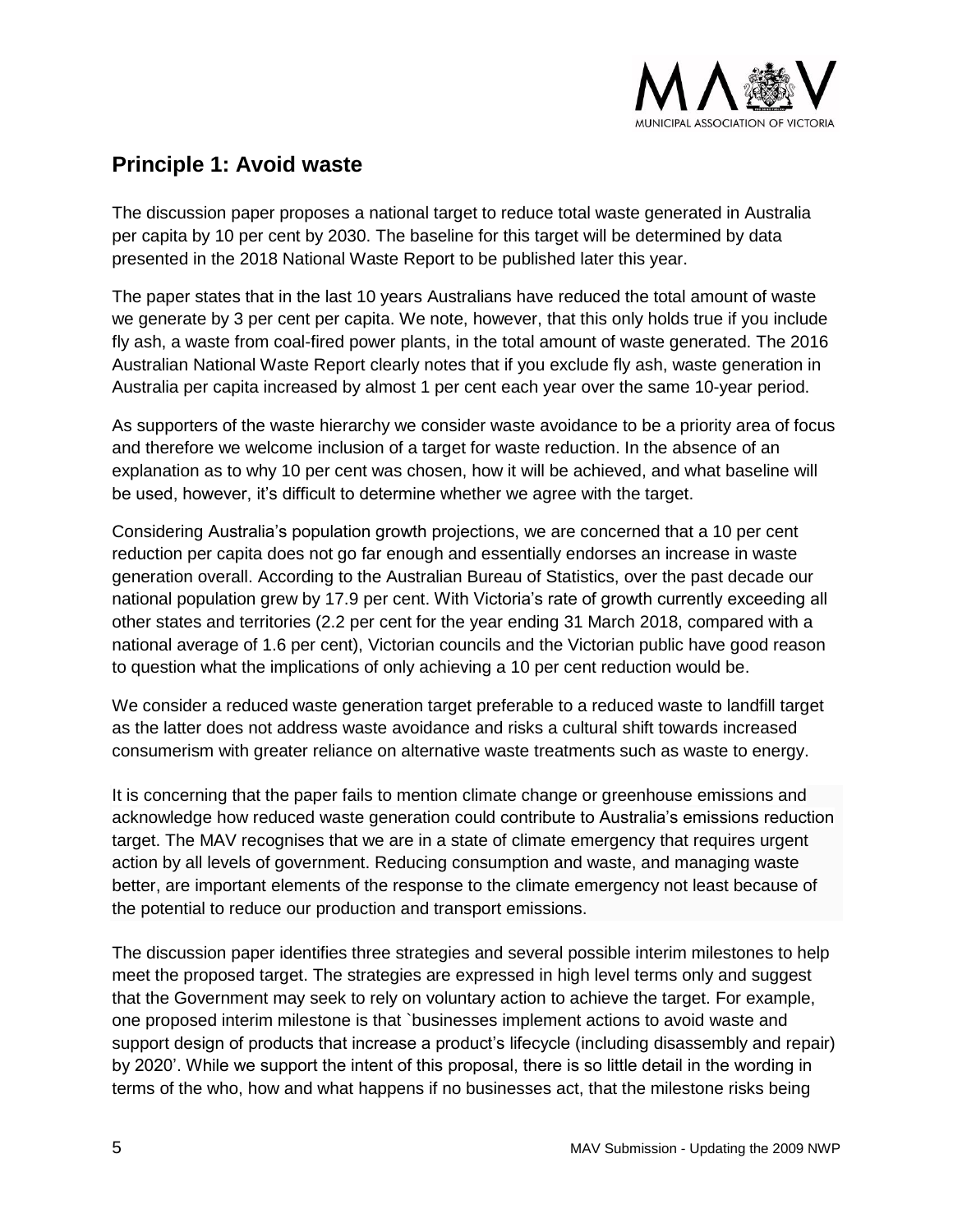

meaningless. Likewise, we support in principle the proposal for `targeted consumer education strategies in place across Australia …by 2021' but need to know more in relation to who will be responsible for developing and implementing these strategies. There is a pressing need for national and state education campaigns that deliver clear and consistent messaging and reach the masses via mainstream media channels.

The discussion paper notes that of the 64 million tonnes of waste generated in Australia per year, 31 million tonnes come from the commercial and industrial sectors, and 20 million tonnes come from the construction and demolition sectors. While there has been much media focus on municipal solid waste, these other waste streams require significant attention. There is a risk that by having one combined reduction target, the improvements in one sector could mask inaction in others. Consideration should be given to separate targets for municipal solid waste, commercial and industrial waste, and construction and demolition waste.

In order to drive investment in the circular economy it is critical that the waste reduction target be ambitious and that there be inducements for action. While voluntary measures and consumer and industry education are vital components of reducing waste, regulatory measures should also be considered to deter needlessly wasteful practices from continuing. Expanding and strengthening extended producer responsibility and product stewardship obligations are clearly within the remit of the national government and we call on the government to exercise these powers.

As per our submission to the *Product Stewardship Act* review, Victorian councils support mandatory schemes for all products that generate waste and sacrifice valuable resources to landfill or to other non-renewable channels. Clear and binding targets should be contained within the *Product Stewardship Act* to drive action by industry and to provide a straightforward measure about the level of success being achieved.

In relation to consumer packaging, we call on the National Environment Protection Council to review the *National Environment Protection (Used Packaging Materials) Measure 2011* (NEPM) and impose mandatory participation and binding obligations on all industry participants in the consumer packaging chain. There should also be penalties for those who do not meet their obligations.

#### <span id="page-5-0"></span>**Principle 2: Improve resource recovery**

The discussion paper proposes a national target of an 80 per cent average recovery rate from all resource recovery streams, following the waste hierarchy, by 2030. The baseline for this target will be determined by data presented in the 2018 National Waste Report to be published later this year. The paper notes that Australia currently recovers 58 per cent of waste via recycling and waste-to-energy initiatives.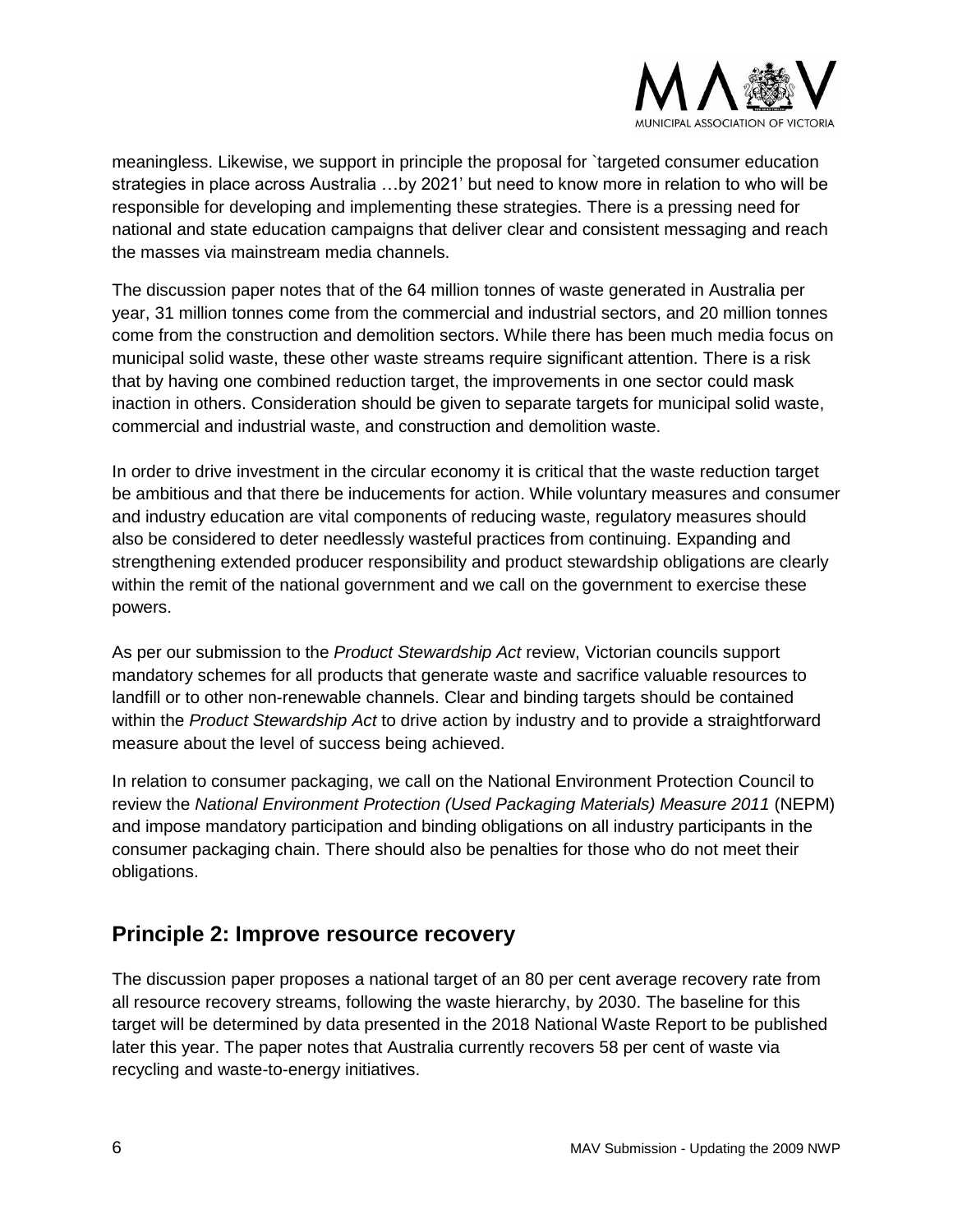

The MAV supports a strong national target for resource recovery and we also strongly support the waste hierarchy as the guiding principle for how waste should be managed. It is important that in setting an 80 per cent target for resource recovery that reuse and recycling are clearly prioritised over energy recovery. This must also be accompanied by strategies to ensure there is sufficient pull-through for the resources being recovered. Increasing levels of stockpiling following changed market conditions demonstrate that without a strong demand for the recovered resources the benefits of a circular economy cannot be fully realised.

While Victorian councils are excited about the potential opportunities that waste to energy technologies present, they remain of the view that energy recovery should not and cannot be allowed to become an excuse for diverting our efforts and investment away from waste reduction and improved resource recovery. For this reason, we support there being a separate target specifically for recycling.

The discussion paper proposes four strategies to help achieve the proposed 80 per cent recovery rate. The first is product stewardship. As already noted above, we consider it essential that product stewardship be a major part of the National Waste Policy. The current framework for product stewardship is inadequate as evidenced by the scarcity of approved programs. We support significant change to the Act and its administration to ensure more schemes are enacted and are subject to proper oversight.

While the proposed milestone of 100 per cent of packaging being reusable, recyclable or compostable by 2025 is admirable, it is important not to conflate the ability to be recycled with the ability to be usefully recycled. A critical element is market pull-through to ensure the material that is present has a use. It is also important to acknowledge that while materials may be recyclable, if the systems to recycle them are not easily accessible recycling still may not occur. Transport costs can be and often are a strong disincentive to recycle. Lack of easy access to the necessary facilities can also result in an unfair expectation on local governments to set up and maintain separate recycling systems. We believe there should be an ambitious target for packaging to use recycled material in the National Waste Policy, noting that this is addressed in a strategy identified under principle 3.

Another of the proposed strategies is to implement a common approach towards policy and regulation of waste, particularly in relation to national opportunities to support development of markets for recycling. It's proposed that action plans on policy priorities be agreed by 2019, with common approaches towards transportation of waste, national energy from waste responses and landfill levies to be developed.

We agree that consistency of approach across jurisdictions is preferable, but we also note that it is important that this consistency results in a lifting of standards rather than a lowering. We are wary of any approach which may hinder individual governments at state or local level from going above and beyond what has been agreed nationally. Councils working alone and with other councils have a long history of leading innovation and progress by pushing the boundaries.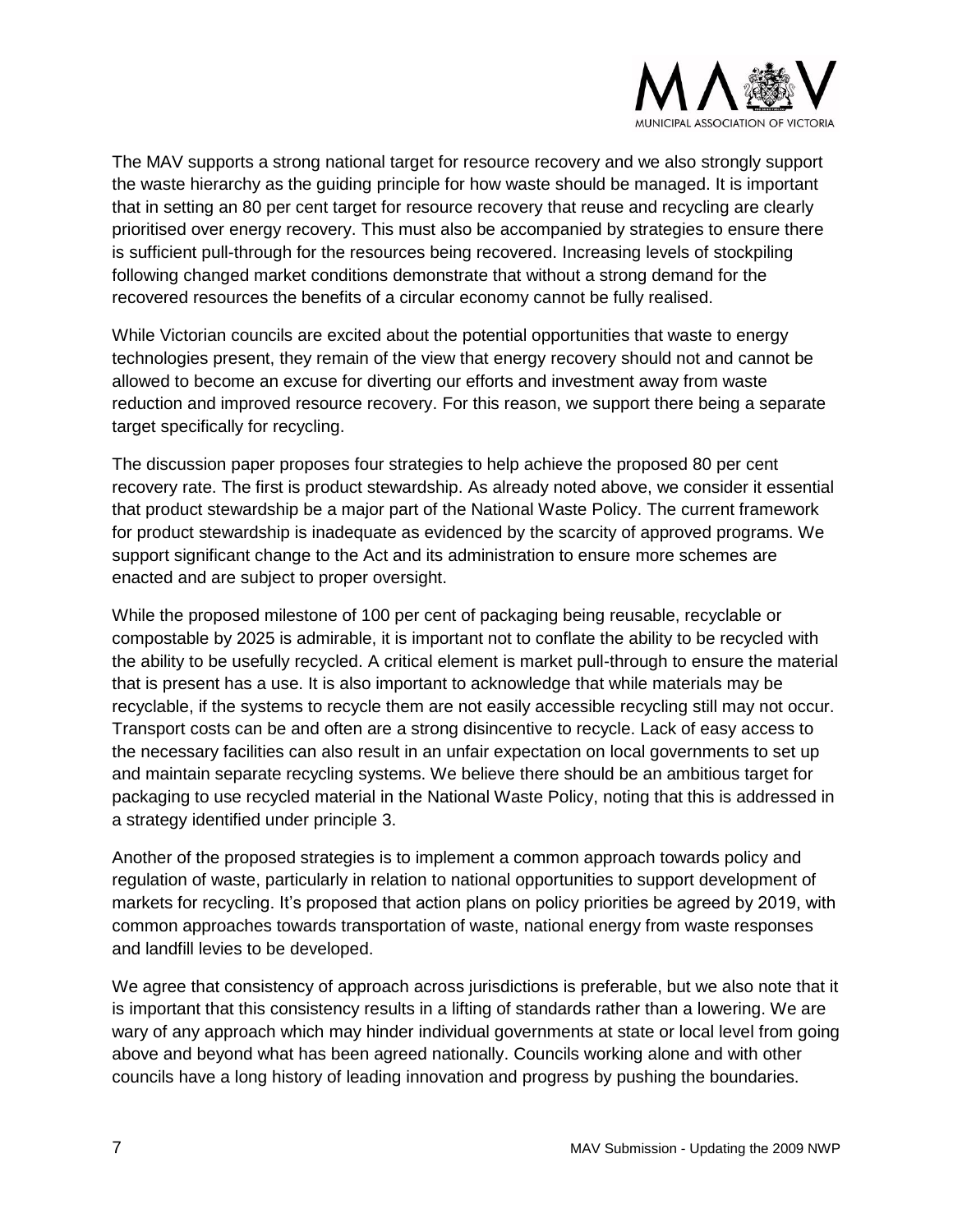

We strongly support better consideration of regional, remote and indigenous communities when developing circular economy initiatives. For too long schemes such as the National Television and Computer Recycling Scheme have neglected these communities, resulting in increased burden on the local councils in those areas and/or poorer environmental outcomes. Industry as well as state and national governments must be required to provide adequate resourcing to service our more geographically distant residents.

In relation to the proposed strategy to increase industry capacity, we agree this should be a priority. The discussion paper identifies a number of proposed interim milestones most of which include a delivery timeframe of 2019 or 2020. We question whether these timeframes are realistic, again noting the total lack of detail regarding the who, how and what for each milestone. For example, one of the proposed milestones is to `establish or improve recycling and resource recovery infrastructure by 2020'. There is no detail given regarding the type of infrastructure or improvements this milestone will capture or the measures that will be used to determine success, nor how and to what extent industry will be supported to increase its capacity.

The recent challenges in the recycling sector arising from China's import restrictions have highlighted that the Australian public effectively consider recycling to be an essential service. When faced with losing their kerbside recycling services Victorian communities were vocal and resolute in demanding that the service be maintained even if this meant paying higher costs. Consideration needs to be given to how greater transparency and oversight of recycling industry players can be achieved to ensure residents are getting good value. Issues such as lack of competition and insufficient oversight in the waste and resource recovery industry need to be addressed.

#### <span id="page-7-0"></span>**Principle 3: Increase use of recycled material and build demand and markets for recycled products**

The discussion paper proposes a national target of 30 per cent average recycled content across all goods and infrastructure procurement by 2030. The baseline for this target will be determined by data generated through a new National Waste Account and reported in the National Waste Report to be published in 2020.

The MAV supports the adoption of this target. As noted in the discussion paper, improved resource recovery in Australia depends on growth in demand for recovered and recycled material.

The discussion paper identifies two strategies and numerous interim milestones to mark progress towards meeting the target. In terms of sustainable procurement by governments it's proposed that: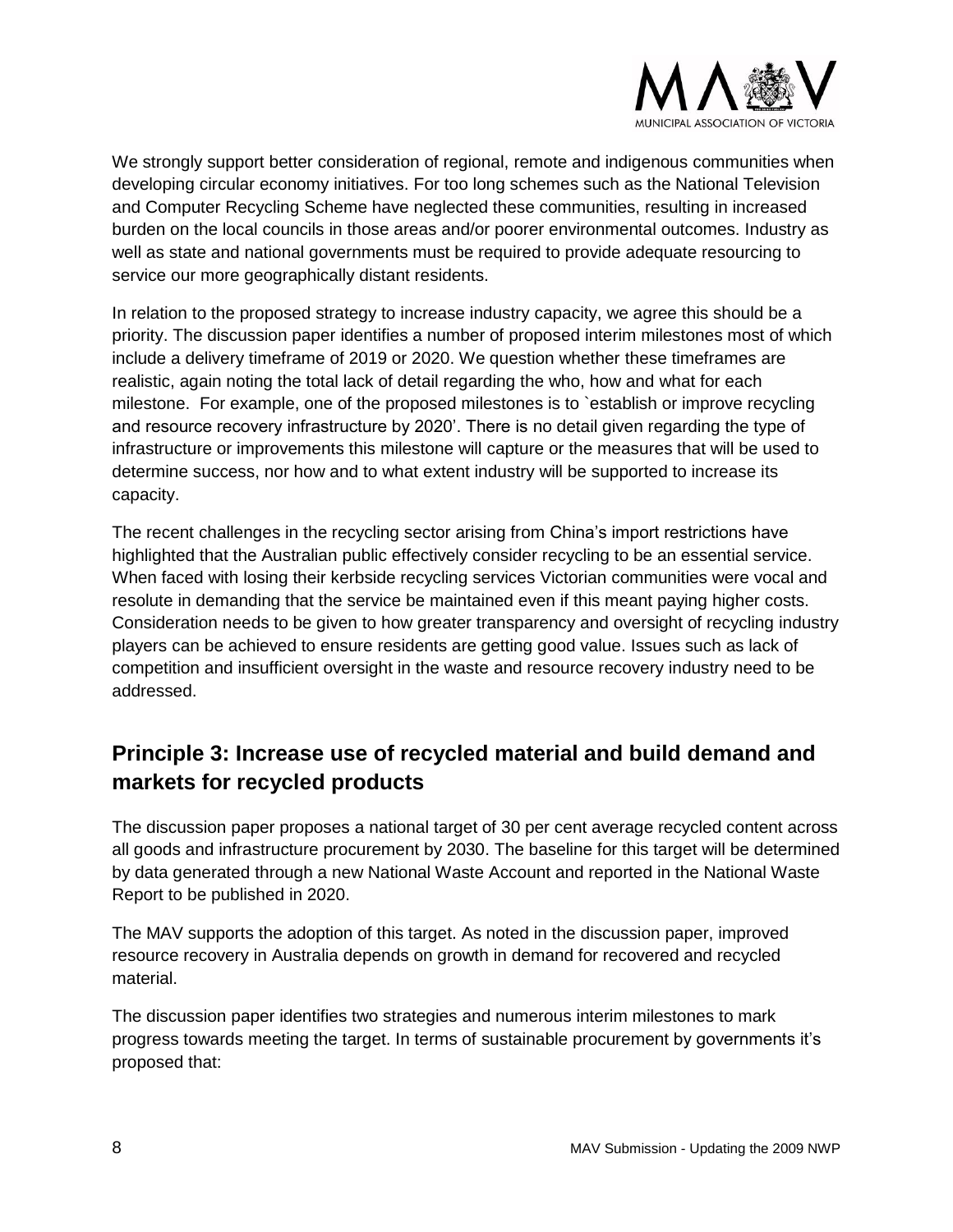

- All Australian governments adopt sustainable procurement policies or guidance with measurable targets for use of recycled content by 2020
- A baseline be established through a new National Waste Account from which to measure changes in procurement of goods containing recycled materials by 2020
- By 2025, government achieve 30 per cent average recycled content in goods and products purchased, by total volume

In relation to the third dot point above, consideration needs to be given to making this 30 per cent average recycled *Australian* content in goods and purchases. Without the emphasis on Australian recycled content, the resources we are aiming to create a circular economy for may be substituted with imported recycled content.

While the MAV is supportive of each of these milestones we note that significant work will need to be undertaken to achieve each one. There would be clear efficiency gains if template procurement policies and guidance were developed in consultation with possible end users. We note that the Victorian Government's Recycling Industry Strategic Plan includes an action to drive demand for products containing recycled material through government procurement. Sustainability Victoria and the Department of Treasury and Finance will lead the work focused on Victorian government procurement, and the MAV and councils will work with the state on local government procurement. It should be acknowledged that recycled materials are often more expensive and this may influence council purchasing decisions in a rate-capped environment.

In relation to use of recycled content for infrastructure projects, we note that one key barrier to greater innovation are the specifications used for different asset types. There is much work to be done to ensure and to satisfy project managers that recycled material can be used without compromising the quality or risk profile of an asset. Industry support will be critical to advance this work.

In the absence of a standardised national product label indicating percentage of recycled content in products, we note that it will be difficult to establish a credible baseline from which to measure improvements in the use of recycled material from 2020. We support the development of a standardised national product label and welcome its inclusion as an interim milestone in relation to sustainable procurement by business and consumers. We note that it will be essential that the accreditation system for the label is credible so that consumers can trust that products claiming a certain percentage of recycled content do indeed contain that recycled content. In order to help drive consumer demand for recycled content it will also be critical that the label is easily recognisable and has a strong public profile.

In relation to sustainable procurement by business and consumers, we support in principle each of the following proposed interim milestones noting that, as is the case for most strategies and milestones included in the discussion paper, important detail regarding who will be leading and funding this work is absent: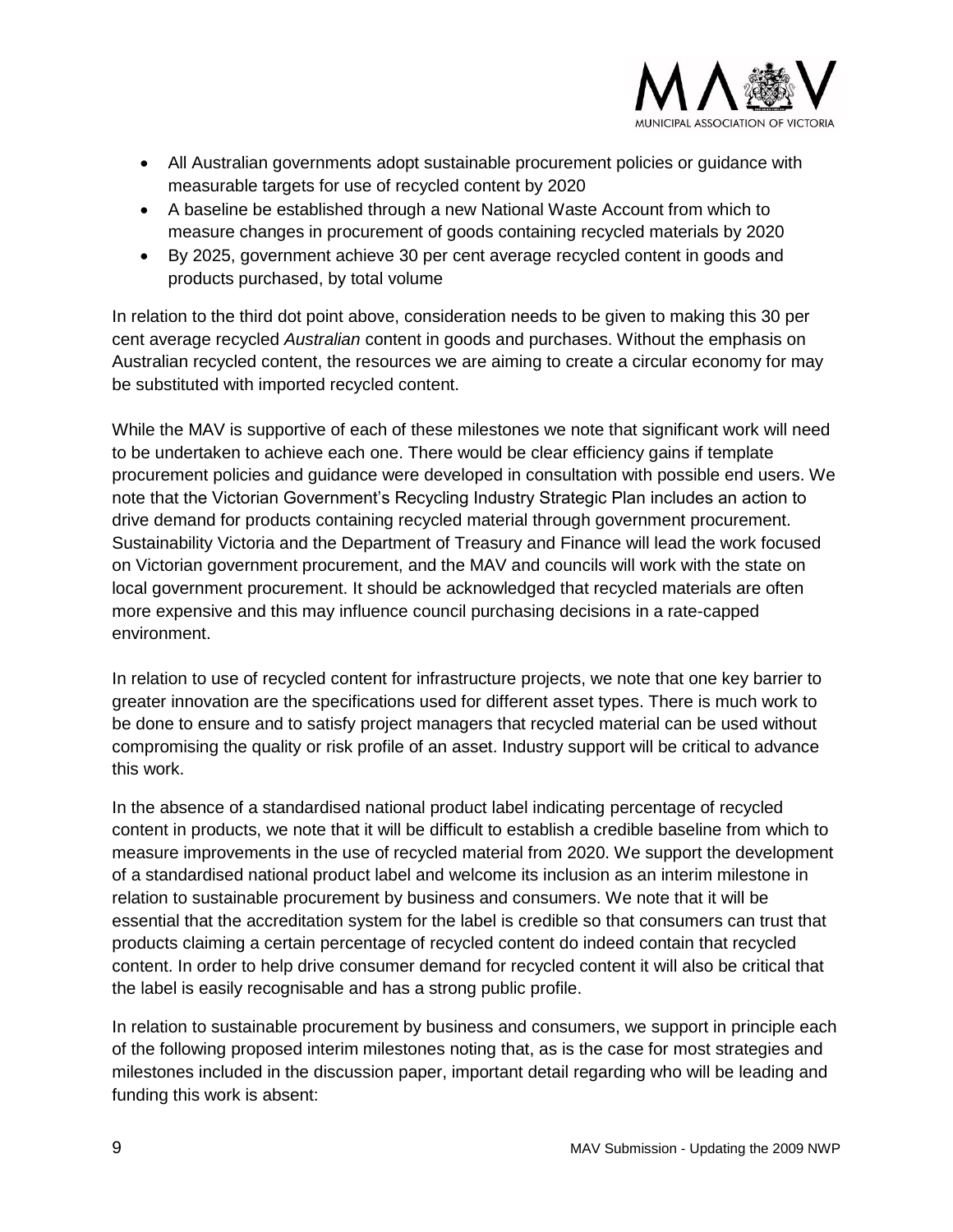

- Review of regulatory barriers and opportunities for use of recycled content in products by 2020
- Innovation in resource recovery and manufacturing uses for recycled content better supported by 2020
- National standards and specifications for high priority recycled materials or applications in place by 2020
- National packaging targets, focusing on recycled content in packaging, achieved by the Australian Packaging Covenant Organisation by 2025
- Standardised national product labelling indicating percentage of recycled content in packaging in place by 2020
- Australian businesses adopt sustainable procurement policies or guidance with measurable targets for use of recycled content by 2025
- 30 percent average recycled content in goods and products purchased by businesses, by total volume, by 2030

### <span id="page-9-0"></span>**Principle 4: Better manage material flows to benefit human health, the environment and the economy**

The discussion paper proposes national targets to (a) phase out problematic and unnecessary plastics by 2030 and (b) halve the volume of organic waste sent to landfill by 2030. The baseline for this target will be determined by data presented in the 2018 National Waste Report due to be published later this year.

The MAV is supportive of the targets although we would like to see the timeframe for the phase out of problematic plastics to be reduced to 2025 at the latest and we note that significant investment in market development and consumer education will be essential to achieve the organic waste target.

Progress made on the phase out of problematic plastics must be monitored closely to assess whether a mandatory requirement is necessary rather than voluntary or self-regulating measures.

While significant improvements can be made by phasing out products which include microplastics, there is a need to recognise that this will not remove the problem of microplastics completely. For example, synthetic materials release large amounts of microplastics when washed leading to significant pollution of waste water. We would encourage a program to upgrade water treatment facilities to enable filtering out of microplastics as an efficient method of addressing this.

To improve the management of chemicals and hazardous waste, extended producer responsibility must play an increased role. This is also an area which must have consistent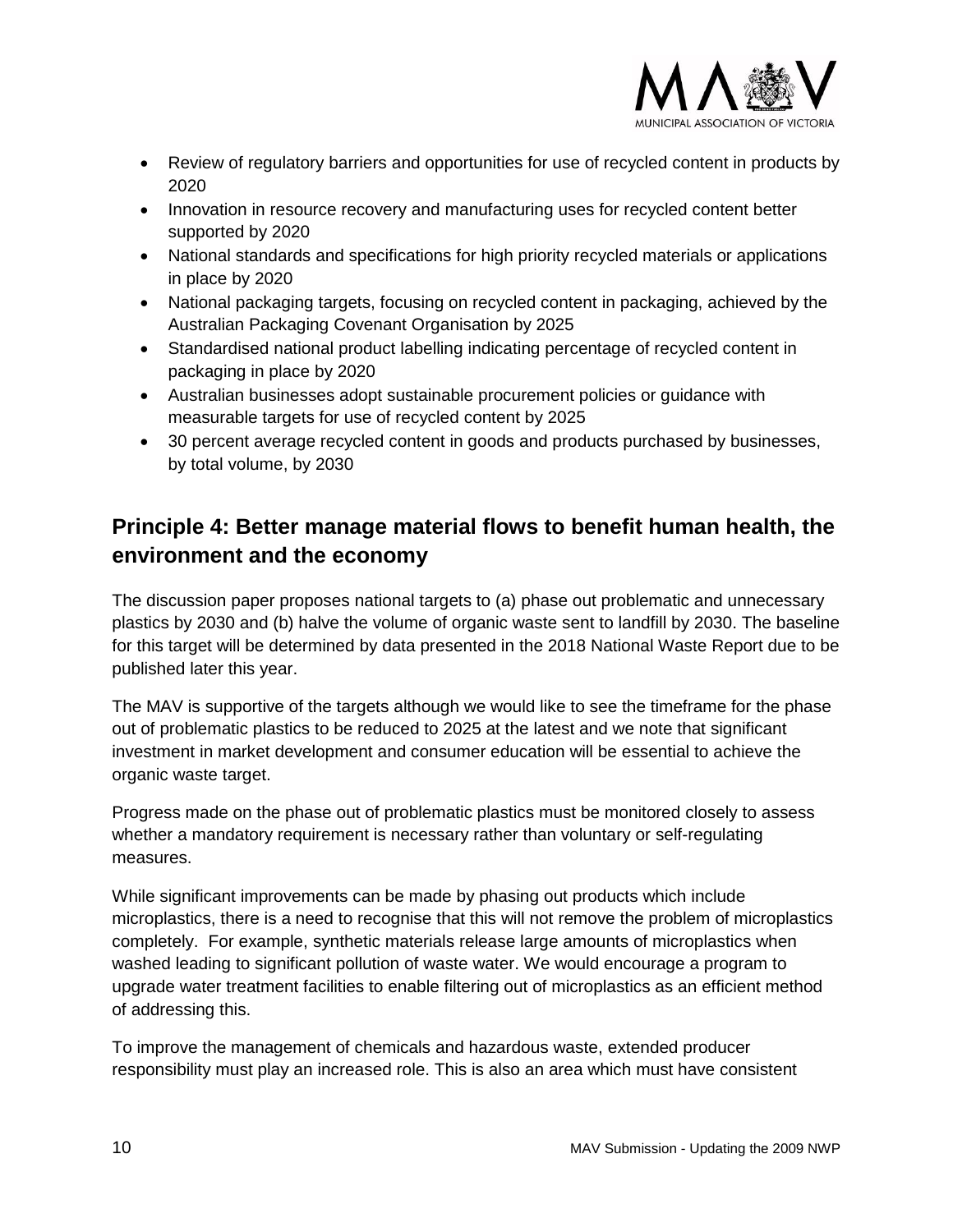

policy at a national level both in the identification of which chemicals and waste products to target as well as the requirements on those who use and handle them.

In 2014-15, 15Mt of organic waste was generated in Australia (including hazardous organic wastes). Organic waste is the second largest waste stream by tonnage after masonry materials (National Waste Report 2016). We support the goal of reducing the generation and landfilling of organic waste, although believe there needs to be more detail on how the goal of 25 per cent reduction of organic waste to landfill was developed, and exactly what it includes.

Based on Sustainability Victoria data, 54 of Victoria's 79 councils collected some amount of material through a kerbside garden organic service in 2015-16, although this includes a mix of opt-in and mandatory services. These councils account for 89 per cent of Victoria's total kerbside collection tonnage.

The 2016 National Waste Report indicates that non-food organics are recycled at a rate of 64 per cent, compared to food organics at 23 per cent. It should be noted that rates for energy recovery should be treated with caution, as these are predominantly comprised of capture of landfill gas. In MSW food waste this accounts for approximately 75 per cent of the material considered recovered in fact being material sent to landfill and then recovered as energy through gas. There is a need for clarity on whether the target for a 25 per cent reduction in organic waste sent to landfill includes this material as being sent to landfill or as being recovered.

A critical factor in recoverability of food and organic waste is separation into its own stream at the source. This is borne out by the National Waste Report. Nearly 100 per cent of hazardous commercial and industrial food waste, which must be separated due to its hazardous nature, is recycled compared to the 85 per cent of non-hazardous commercial and industrial food waste which is sent to landfill.

Assisting councils in developing food waste collection services should be a priority for reducing the amount of material that goes to landfill, as should ongoing programs to reduce the amount of food waste generated. The significant constraints facing councils in introducing services should be kept in mind when developing strategies in this area, particularly in states like Victoria where rate-capping presents an additional legislated restriction on council resources. Proximity to reprocessing facilities is a key consideration for councils when considering introducing a food waste service. Investment in additional facilities in strategic locations to minimise transport costs would encourage councils and businesses that generate food waste to support recovery of food waste.

We strongly support initiatives to reduce the generation of food waste which target businesses through the supply chain but note that community education to reduce food waste in the home may be even more vital. Household food waste collected in municipal solid waste is generated at a higher rate than commercial and industrial food waste and is sent to landfill at a higher rate.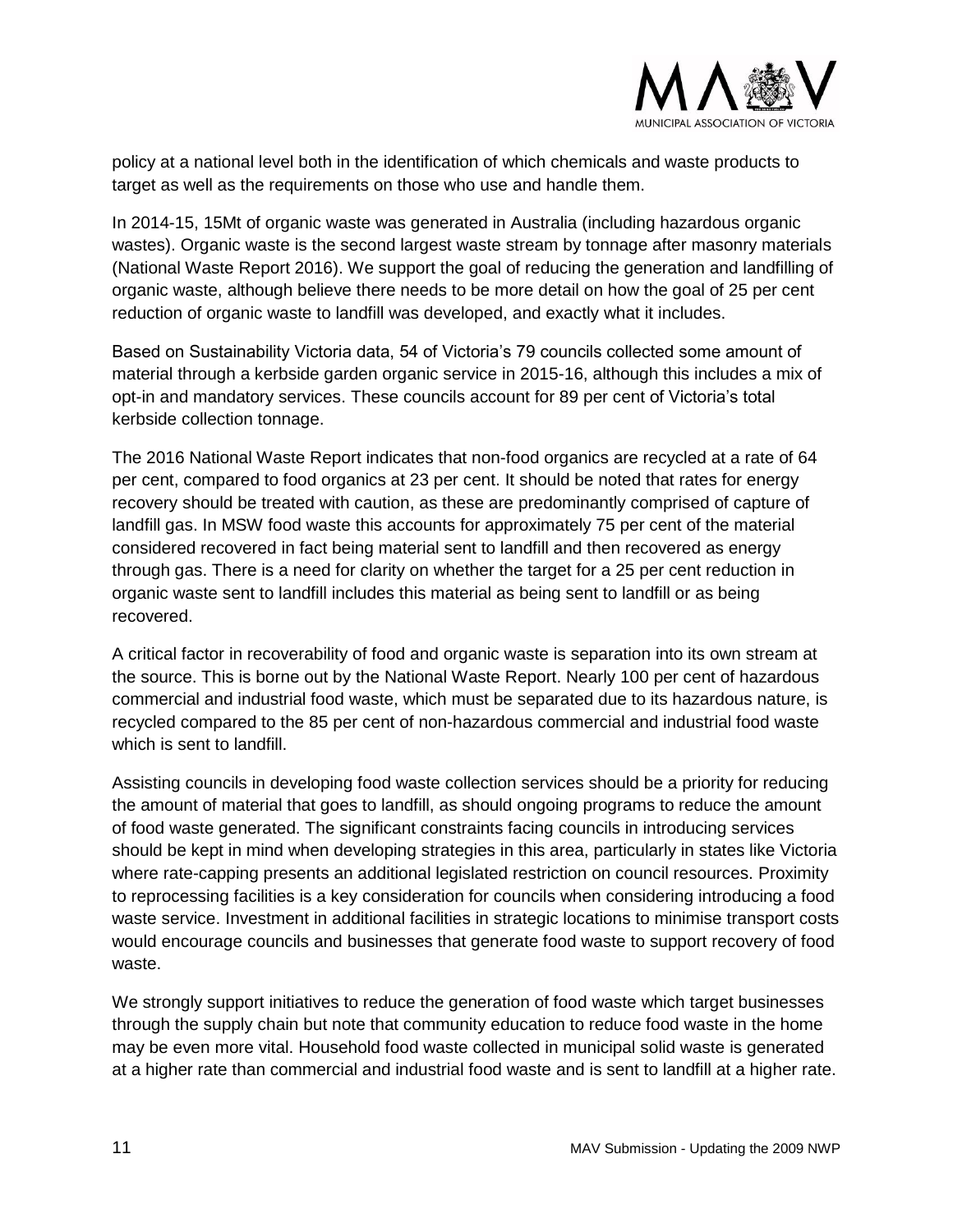

Organics are not the only stream that would benefit from increased separation of materials. In all streams this can lead to a higher quality and more usable product with less contamination. Container deposit schemes and product stewardship not only have the potential to increase the efficient recovery from those products directly targeted, they can also reduce the impacts those products have on the rest of the waste stream.

### <span id="page-11-0"></span>**Principle 5: Improve information to support innovation, guide investment and enable informed consumer decisions**

The discussion paper proposes a national target for fit-for-purpose and timely data to be available for individuals, businesses, and governments to make informed decisions. The target itself is not stated although proposed interim milestones include:

- Publish biennial National Waste Reports, and include data generated through a new National Waste Account by 2020
- Investigate options for the production of infrastructure, trade and market information, including imported product and packaging information and material flows, by 2020
- Data and reporting improvements implemented by 2020

Victorian councils already provide significant amounts of waste-related data to Victorian government agencies, including Sustainability Victoria and the Department of Environment, Land, Water and Planning. In improving national reporting, it is important that consideration is given how to best leverage reporting that is already provided to state and territory governments and bodies such as the Australian Packaging Covenant Organisation. It is essential that any decision to introduce new or additional reporting requirements is preceded by consultation with those being asked to provide the data, to ensure that they have the capacity and capability to comply. It is also important that any data request has clearly defined parameters, so the information provided is consistent and comparable.

Timeliness of data and reporting is an important issue, with the lag time between providing data to government and the publication of the aggregated data analysis an ongoing frustration for councils and other waste stakeholders. For example, in Victoria we are still working with 2015- 16 aggregated waste data because the Victorian government is yet to release the 2016-17 data. This has made an already challenging year in the waste and resource recovery space more challenging. Likewise, it is frustrating that this discussion paper has been published ahead of the 2018 Australian National Waste Report and that more was not done to expedite the release of that report.

In relation to trade and market information, we'd strongly support the provision of publicly available reporting that facilitates greater oversight and transparency of the waste and resource recovery sector. While there are various privately-owned services available that offer access to price indices and forecasts and market analysis, these come at a high cost and with strict